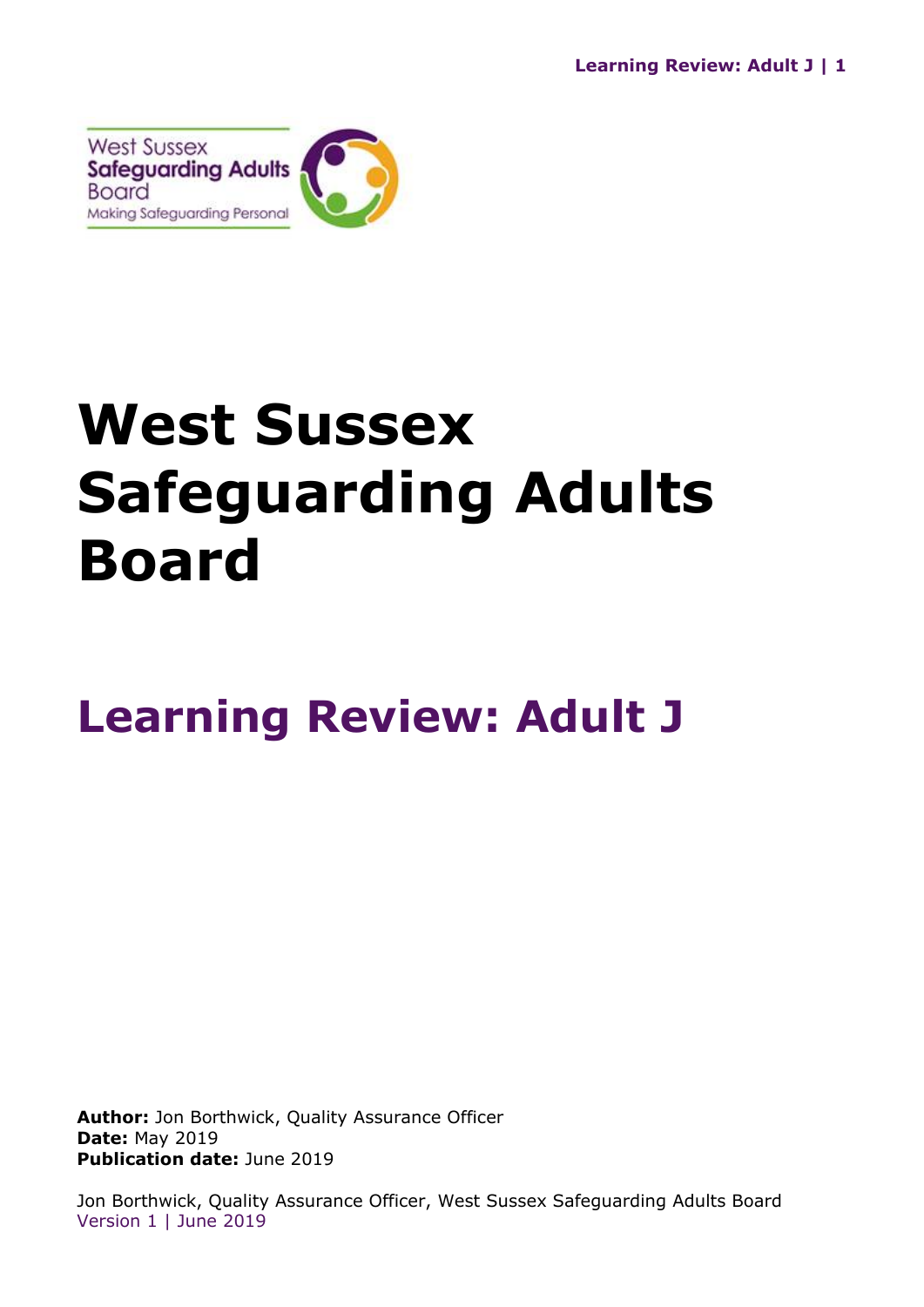# **Contents**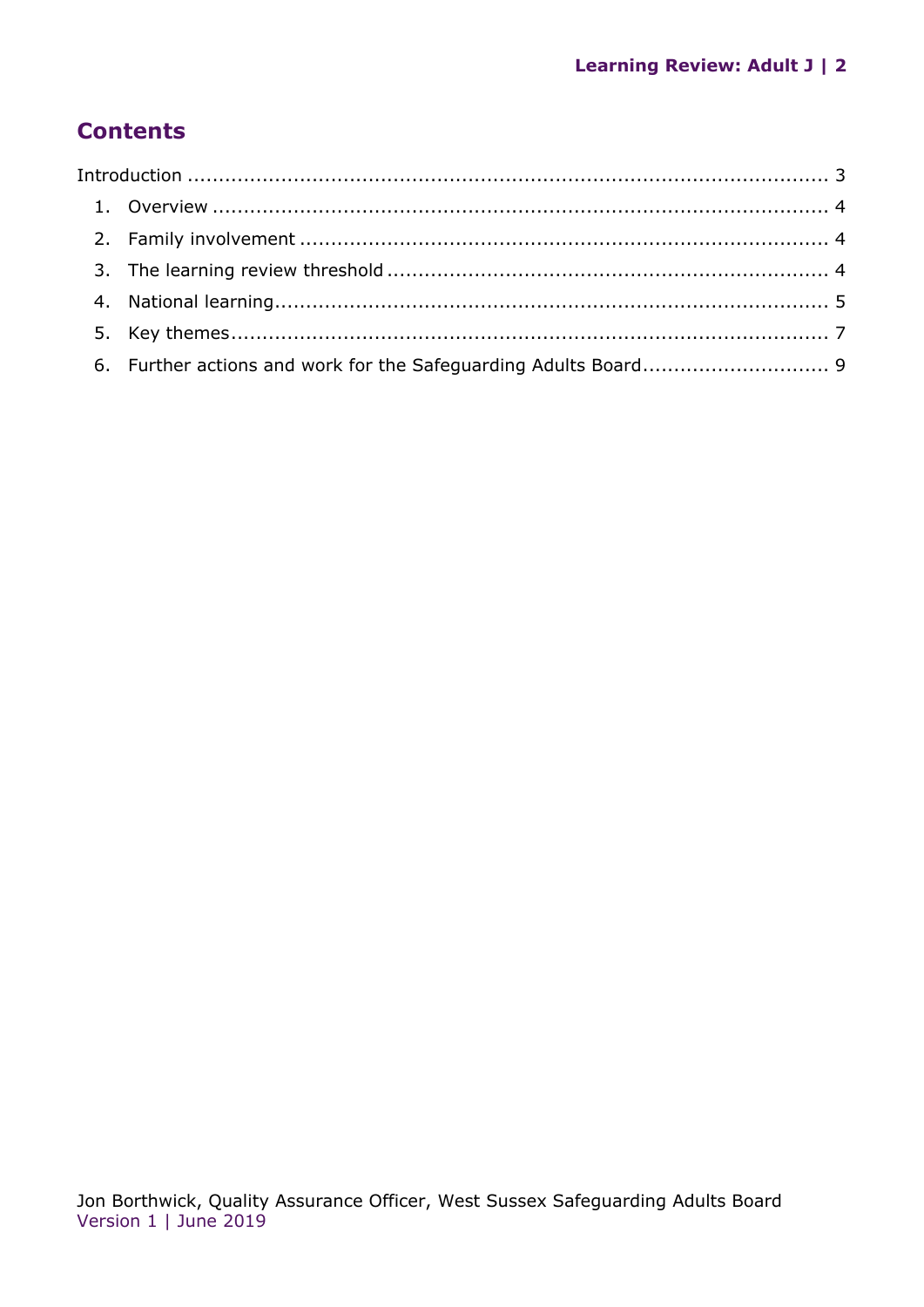## <span id="page-2-0"></span>**Introduction**

Adult 'J' is a person who wanted to live independently and to make decisions about life generally and day to day living that although not necessarily seen as always in Adult 'J' best interests, were nonetheless decisions Adult 'J' on the face of the case history, was able to make.

However, fire deaths are always traumatic and harrowing, whenever they occur, learning from cases such as this is essential. It helps all agencies understand what has happened and identify necessary steps, across all organisations, to reduce risk and improve services.

This specific case, in the context of a review of learning elsewhere, helps identify key actions to make a difference in West Sussex.

It demonstrates the vital importance of working across all agencies engaged with those who use services, respecting their independence and assessing risk. It identifies the vital role frequently played by our colleagues in the voluntary sector, who may know service users well.

All agencies involved in Adult 'J' life have committed to making changes to improve services through better communication and working more closely together.

The implementation of the Action Plan following this case review, will be monitored through reporting progress to the SAR Sub Group of the Safeguarding Adults Board.

*Annie Callanan Independent Chair West Sussex Safeguarding Adults Board*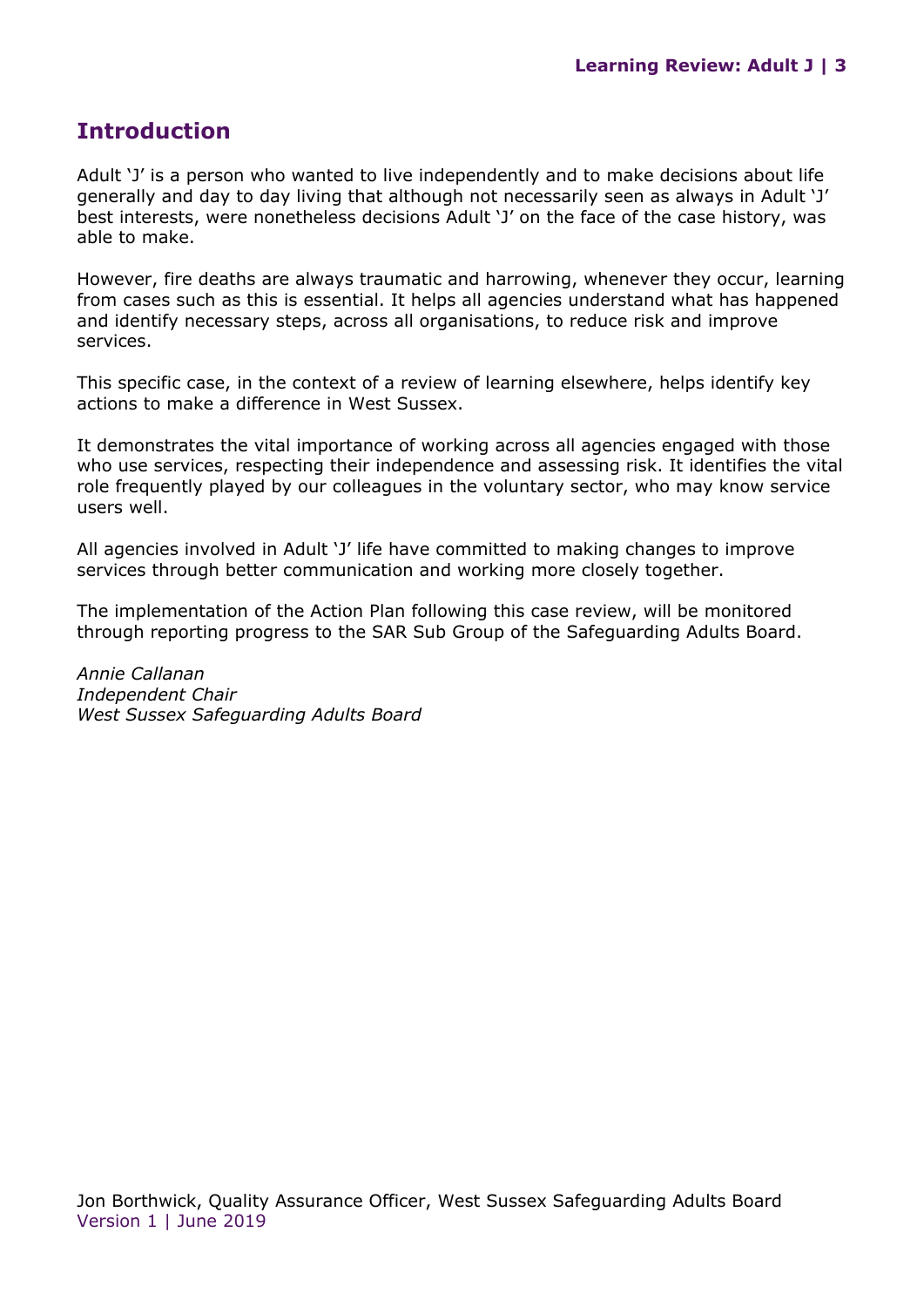# <span id="page-3-0"></span>**1. Overview**

- 1.1. A Safeguarding Adults Review referral for Adult J (name changed) was received by the Safeguarding Adults Review subgroup of the Safeguarding Adults Board in June 2017. The referral was made by West Sussex Fire and Rescue Service.
- 1.2. The referral described Adult J as a grandparent and parent who had a significant history of psychological illness, and a diagnosis of Motor Neurone Disease. The referral described how on the 4 January 2017; Adult J had been involved in an incident where lighting a cigarette on the cooker resulted in Adult J being set alight. Adult J received severe burns (20%) mainly to the left side of the torso, head and arms. Adult J was admitted to Queen Victoria Hospital in East Grinstead, and then transferred to Chelsea and Westminster NHS Foundation Trust specialist Burns Unit in London. Unfortunately Adult J died as a result of the injuries sustained.
- 1.3. The Safeguarding Adults Review referral was made to identify any learning in terms of the following:
	- Adult J's capacity to make decisions in relation to receiving support and adaptive technologies.
	- Whether agencies could have done more to prevent the incident?

## <span id="page-3-1"></span>**2. Family involvement**

- 2.1. Contact with families, including offering relatives the opportunity to be involved in the review process and share their experiences and concerns with the Learning Review Author and a representative of the Safeguarding Adults Board is fundamental to ensuring the transparency of the review. It is also an opportunity to build up a clear impression of the person at the centre of the review, their character, and personality.
- 2.2. Relatives were contacted via letter at the start of the review process and again in January; both informing them of the review and offering an opportunity to contribute. The Safeguarding Adults Board received acknowledgement that communications had been received, but no further information relating to their wishes to participate in the review.
- 2.3. The Safeguarding Adults Board Safeguarding Adults Review subgroup chair and the Board Manager feel that proportionate steps have been taken to seek engagement, and the anonymised version of the report should be published to share and capture the effectiveness of Multi-Agency learning.

#### <span id="page-3-2"></span>**3. The learning review threshold**

3.1. The Safeguarding Adults Review subgroup requested Summaries of Involvement from all agencies to identify their contact with Adult J from 1 January 2016 until the day of death on 21 April 2017. This was intended to give the subgroup an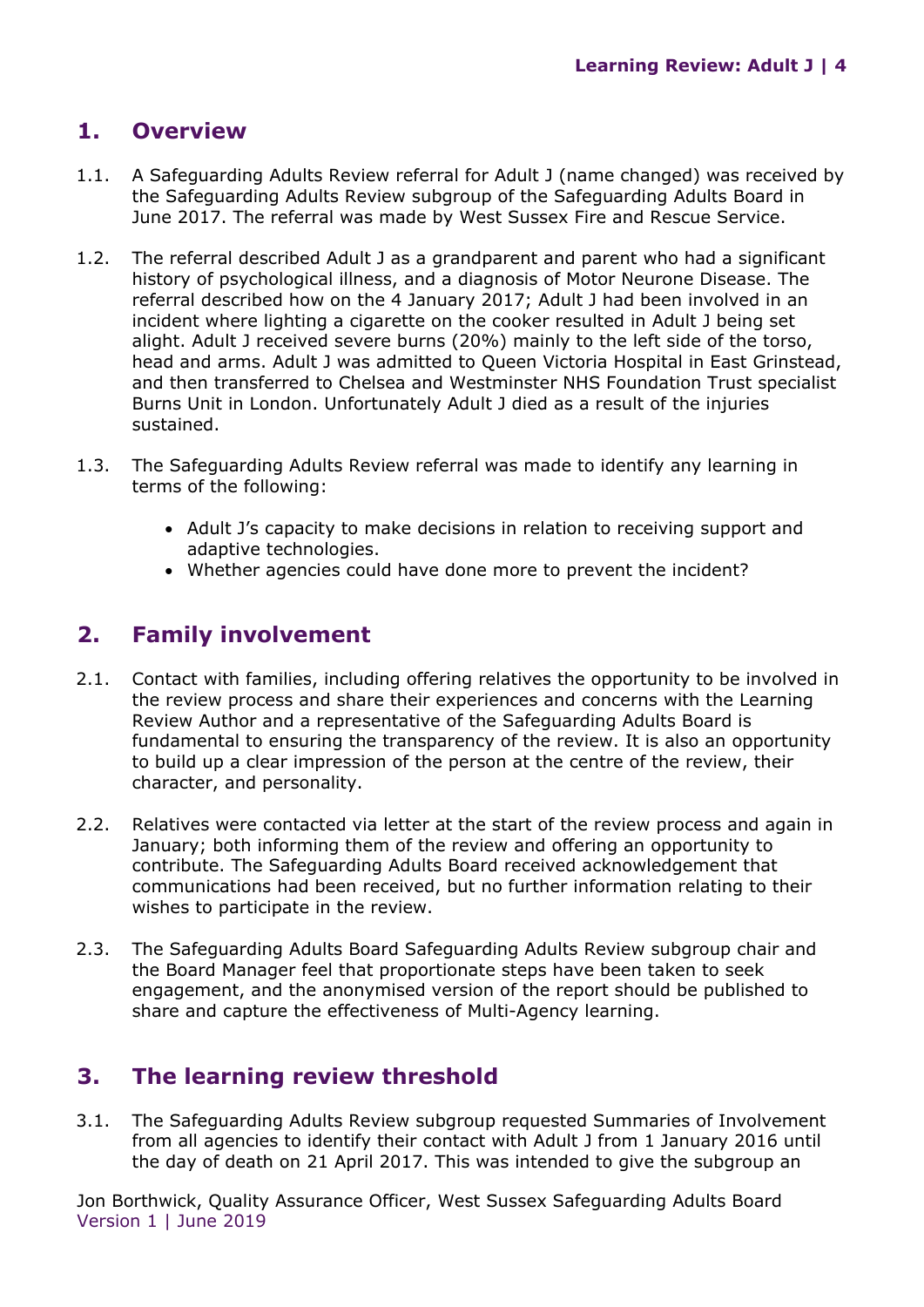indication as to which agencies had been involved in supporting Adult J and what support was given. Within the Summaries of involvement agencies are also asked to identify actions and learning that had already taken place within their own organisation to reduce the likelihood of the situation happening in the future.

- 3.2. The responses were analysed by the Safeguarding Adults Review subgroup and linked in with the learning identified from other fire deaths that had occurred within England (identified from other Safeguarding Adults Boards. On this occasion it was felt by the subgroup that there was limited additional learning to be found from this incident, so did not warrant a full Safeguarding Adults Review.
- 3.3. The SAR subgroup recommended that a report be written to detail the actions that agencies had implemented following learning from this and other nationally known cases. This could then be shared with other agencies within West Sussex.

# <span id="page-4-0"></span>**4. National learning**

4.1. Agencies who had been involved with Adult J were asked to consider any learning that had previously been identified with the following nationally known cases:

| <b>Previous</b><br><b>SARs</b>                          | Key findings/<br>root cause                                                                                                                                                                                                                          | <b>Actions/Recommendations/learning</b>                                                                                                                                                                                                                                                                                                                                                                                                                                                                                                                                                                                                                                                                                                                                                                                                                                                                                                                                                                |
|---------------------------------------------------------|------------------------------------------------------------------------------------------------------------------------------------------------------------------------------------------------------------------------------------------------------|--------------------------------------------------------------------------------------------------------------------------------------------------------------------------------------------------------------------------------------------------------------------------------------------------------------------------------------------------------------------------------------------------------------------------------------------------------------------------------------------------------------------------------------------------------------------------------------------------------------------------------------------------------------------------------------------------------------------------------------------------------------------------------------------------------------------------------------------------------------------------------------------------------------------------------------------------------------------------------------------------------|
| Gloucestershire<br>$SAB - SJ - Fire$<br><b>Fatality</b> | Health and<br>Social Care<br>providers did<br>not appreciate<br>the fire risk to<br>S1 in her<br>environment<br>when she had<br>been<br>housebound<br>since 2012 with<br>implications for<br>her to exit the<br>accommodation<br>in an<br>emergency. | • Risk assessments must include consideration of<br>whether if someone has a smoke alarm fitted and<br>if this is sufficient protection. To also include<br>assessment of person's ability to escape from the<br>property in the event of a fire.<br>• If the risk assessment indicates that the person<br>may not be sufficiently protected from a fire then<br>a referral must be made for a formal Fire and<br>Safety Assessment.<br>• In cases where there is more than one agency<br>involved in a person's care, a multi-agency/review<br>meeting should be carried out to a specified<br>schedule to ensure all relevant and proportionate<br>information is shared. This must include gathering<br>information from front line carers and family to<br>inform a review processes and ongoing<br>management of risk.<br>• Any training needs that are identified in<br>successfully applying the above 3<br>recommendations should to be forwarded onto the<br>GSAB Workforce Development Lead. |
| Bristol SAB -<br>$MrC - Fire$<br><b>Fatality</b>        | The key<br>outcome for the<br>review was that<br>people in Bristol<br>who self-<br>neglect would<br>be safer in                                                                                                                                      | • That the Bristol SAB should develop a joint<br>protocol to be followed when working with<br>individuals who self-neglect.<br>• That the Bristol SAB should assure itself that<br>partner agencies have adequate policies and<br>training plans in place to ensure improved practice                                                                                                                                                                                                                                                                                                                                                                                                                                                                                                                                                                                                                                                                                                                  |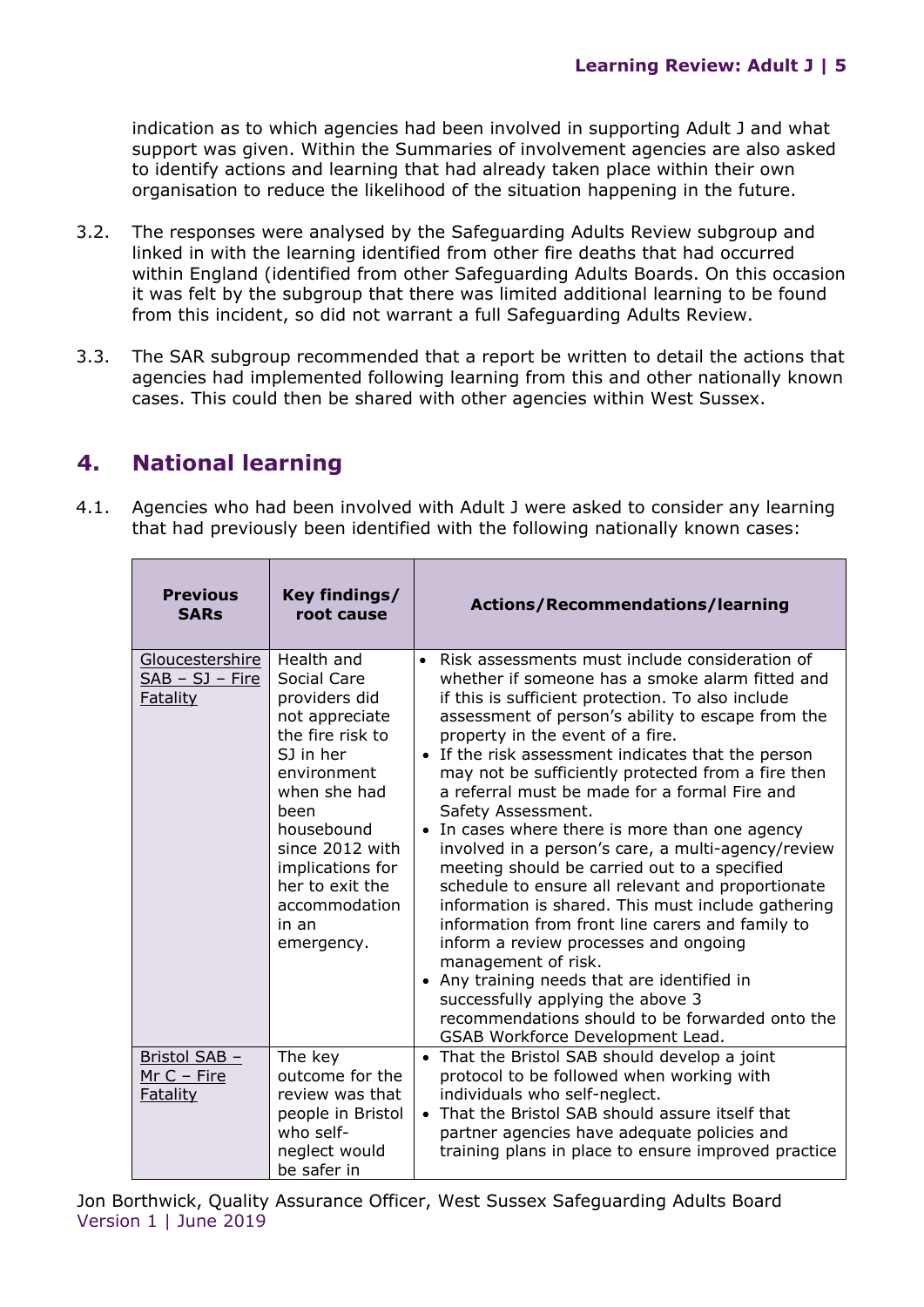| <b>Previous</b><br><b>SARs</b>             | Key findings/<br>root cause                                                                                                                                                                                                                                                     | <b>Actions/Recommendations/learning</b>                                                                                                                                                                                                                                                                                                                                                                                                                                                                                                                                                                                                                                                                                                                                                                                                                                                                                                                                                    |
|--------------------------------------------|---------------------------------------------------------------------------------------------------------------------------------------------------------------------------------------------------------------------------------------------------------------------------------|--------------------------------------------------------------------------------------------------------------------------------------------------------------------------------------------------------------------------------------------------------------------------------------------------------------------------------------------------------------------------------------------------------------------------------------------------------------------------------------------------------------------------------------------------------------------------------------------------------------------------------------------------------------------------------------------------------------------------------------------------------------------------------------------------------------------------------------------------------------------------------------------------------------------------------------------------------------------------------------------|
|                                            | future, because<br>of the learning<br>from Mr C's<br>death and the<br>circumstances,<br>both longer<br>term and more<br>immediate,<br>leading up to it.                                                                                                                         | in matters relating to Mental Capacity<br>Assessments<br>• Bristol SAB should draw up a local agreement<br>identifying how agencies can flag concerns about<br>escalating problems, and what responses are<br>required.<br>• The Bristol SAB should seek assurances from AWP<br>that policies and practice guidelines in relation to<br>engaging with individuals with co-morbid mental<br>health and drug misuse issues have been<br>reviewed in the light of learning from this case.<br>• Bristol SAB should assure itself that the relevant<br>agencies are robustly recording and tracking any<br>individuals who are subject to S117MHA.<br>• Given that there are lessons to be learnt from this<br>case for all agencies involved in Mr C's life, Bristol<br>SAB should accept this report; disseminate its<br>findings to all SAB partner agencies and assure<br>itself that individual action plans are being<br>implemented.                                                    |
| C of London<br>and Hackney -<br>BC         | Mr BC, aged 72<br>died in a fire at<br>his home in Nov<br>2014. He did<br>not always<br>easily engage<br>with services or<br>attend<br>appointments<br>and refused<br>personal care<br>(aggressively at<br>times). Findings<br>were similar to<br>WSSAB Mr W<br>Learning review | • Placed in an environment that was not entirely<br>suited to his support needs.<br>• Lack of over-all Risk Management strategy clearly<br>evident in the way that agencies responded to<br>needs and to the risks he posed.<br>No single agency took the initiative to convene the<br>interagency system - leading to a fragmented<br>response to mitigate risks.<br>• Disconnected interface between safeguarding and<br>ASC responsibilities/Care Management. Also a<br>disconnect between Health and Social Care.<br>• No comprehensive attention given to Fire Safety<br>Measures<br>• Similar strategies were tried over and over to<br>mitigate risk without appropriate escalation.<br>• ASC focussed on practical care without looking at<br>a relationship based approach to build trust within<br>a professionally bound relationship.<br>• Uncertain processes around MCA application.<br>• Inadequate recording in a number of agencies<br>hampering the work of IMR authors. |
| <b>Tower Hamlets</b><br>- Mr X and Mr<br>Y | Father and son<br>(son had a<br>history of<br>Arson) - both<br>identified as<br>Adults at risk.                                                                                                                                                                                 | • Lack of safeguarding awareness in all of the<br>agencies involved with Mr Y and Mr X, including<br>the LA. No challenge from Board member agencies<br>or others that should have pressed for appropriate<br>escalation in the form of a MA strategy meeting.<br>• Communication between teams was poor and this<br>was replicated between agencies. Most mistakes<br>within the SAR were founded on assumption.<br>Written records and communication also poorly<br>managed.                                                                                                                                                                                                                                                                                                                                                                                                                                                                                                             |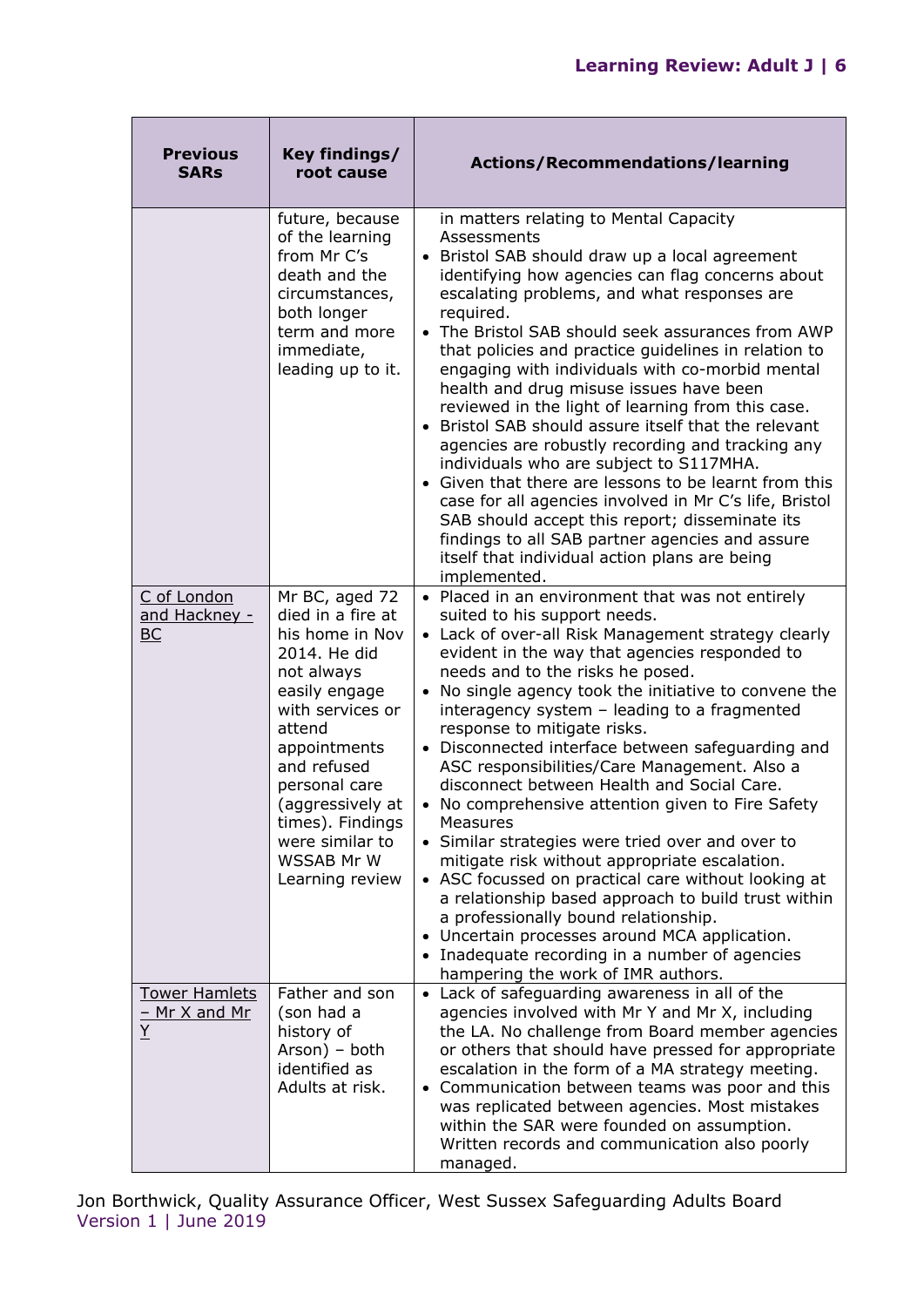| <b>Previous</b><br><b>SARs</b> | Key findings/<br>root cause | Actions/Recommendations/learning                                                                                                                                                                                                                                                                                                                                                                                                                                                                                                                                                                                                |
|--------------------------------|-----------------------------|---------------------------------------------------------------------------------------------------------------------------------------------------------------------------------------------------------------------------------------------------------------------------------------------------------------------------------------------------------------------------------------------------------------------------------------------------------------------------------------------------------------------------------------------------------------------------------------------------------------------------------|
|                                |                             | • Incident occurred just prior to the procedures for<br>DHRs - strong parallels to domestic violence<br>patterns were not spotted and those who did have<br>information were not able to share.<br>• Misunderstanding of MCA and DoLS legislation<br>particularly by LA and local hospital Trusts.<br>• Historical information not included as part of<br>decision making or opportunity for review of<br>longer term work.<br>• Risk assessments did not happen - or were based<br>on inaccurate information or not updated.<br>• MA working - failed primarily due to lack of<br>coordination of individual agency responses. |

## <span id="page-6-0"></span>**5. Key themes**

5.1. Several key themes are consistent throughout all the cases that were reviewed. The SARs reviewed brought up issues of problems in multi-agency working, lack of information sharing, poor internal policies and procedures, lack of understanding around the Mental Capacity Act, and failure to escalate serious concerns. These key themes also appeared as areas for local agency learning from the incident of Adult J:

#### **5.2. Multi-agency working**

- 5.2.1. A need to improve referral pathways and provide more detailed information for West Sussex Fire and Rescue Service (WSFRS) to identify the level of risks for individuals. They explained that there was a 'training and partnership need to improve our knowledge and understanding of the whole person.'
- 5.2.2. WSFRS have offered to work with adult services and agencies in providing risk assessment for those with care and support needs to reduce the risk of injury and death where there are fire safety issues.
- 5.2.3. The GP identified the importance of working closely with colleagues within MND support and Macmillan nursing teams and have stated that they will continue to include all multidisciplinary staff involved in supporting patients in all relevant meetings. The requirement for improved communication has been identified as a key learning outcome.

#### **5.3. Information sharing**

5.3.1. There was a lack of clarity in communication between Continuing Health Care and Sussex Communities Foundation NHS Trust. Follow up meetings have taken place and action has been agreed to ensure that 'accurate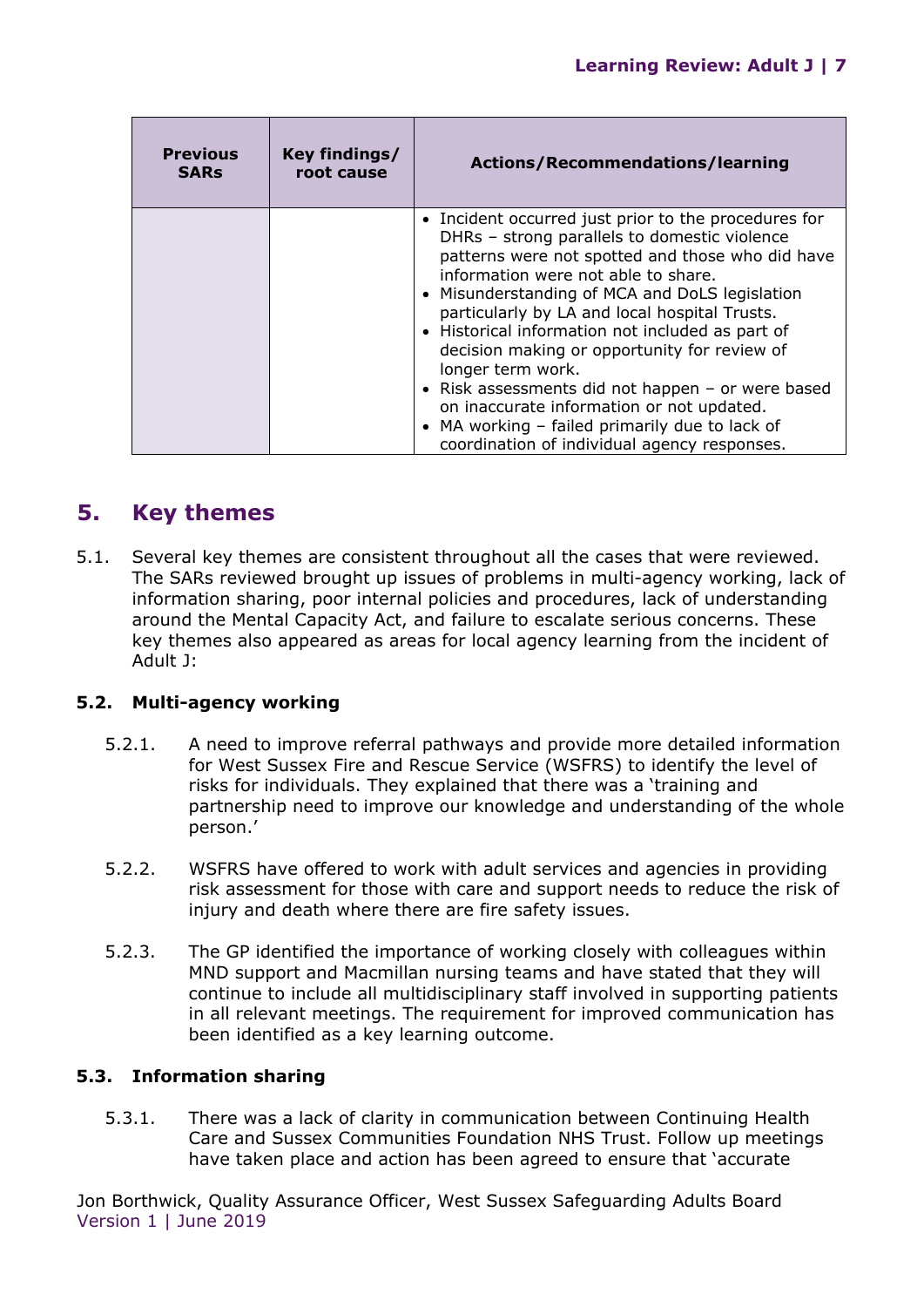records of referrals and telephone conversations will be recorded regarding contact with other specialist teams to ensure an audit trail is available.'

5.3.2. Western Sussex Hospitals Foundation NHS Trust (WSHT) and Queen Victoria Hospital identified a lack of clarity relating to agreed protocols for the management of burns patients who are re-patriated back to WSHT from Queen Victoria Hospital. Communication processes between WSHT and the Burns Outreach team were not clearly documented within medical records. Internal Root Cause Analysis investigation has been completed and communication and proactive information sharing procedures have been implemented to ensure that information about safeguarding/support is shared prior to transitions between hospitals.

#### **5.4. Internal procedures**

- 5.4.1. WSFRS have improved processes within their own referral process to ask for more details about risk and managing safely – including cooking, smoking, substance use, and hoarding level. WSCC have reviewed the Sussex Hoarding Procedures for Multi-Agencies which should receive Safeguarding Adults Board assent in September 2018.
- 5.4.2. WSFRS have also reviewed their management information systems and introduced a new system called CFRMIS. This system is more robust in monitoring the workflow of cases and highlights vulnerabilities within the rollout of 'Safe and Well' visits. A Safe and Well Visit is a free service carried out by West Sussex Fire & Rescue Service. It involves a prearranged visit to your home to offer advice on how to make it safer and, where appropriate, fit smoke alarms or other specialist fire detection equipment free of charge.
- 5.4.3. Sussex Partnership Foundation Trust (SPFT) identified that an annual review of Adult J should have taken place, even though the care from SPFT was acknowledged to have been stable for some years. A previous SAR identified a need for the Trust to look at its 'Care Programme Approach' processes and therefore SPFT will ensure that the frequency of review periods is also considered in this ongoing work.
- 5.4.4. The importance of ensuring documentation is well recorded, defensible and clear was also identified as a learning point in multiple agencies.

#### **5.5. Mental Capacity Act (MCA)**

- 5.5.1. It was a clear professional judgement from a number of agencies working with Adult J that they had capacity in relation to smoking within the home, in spite of being aware of the potential risks, and that Adult J was described as 'a fiercely independent adult who was determined to remain living in the property despite mounting physical difficulties', documentation would have benefited from being more robust in documenting decisions made.
- 5.5.2. Recent Safeguarding Adults Reviews undertaken by the Safeguarding Adults Board in West Sussex and other reviews nationally have highlighted the